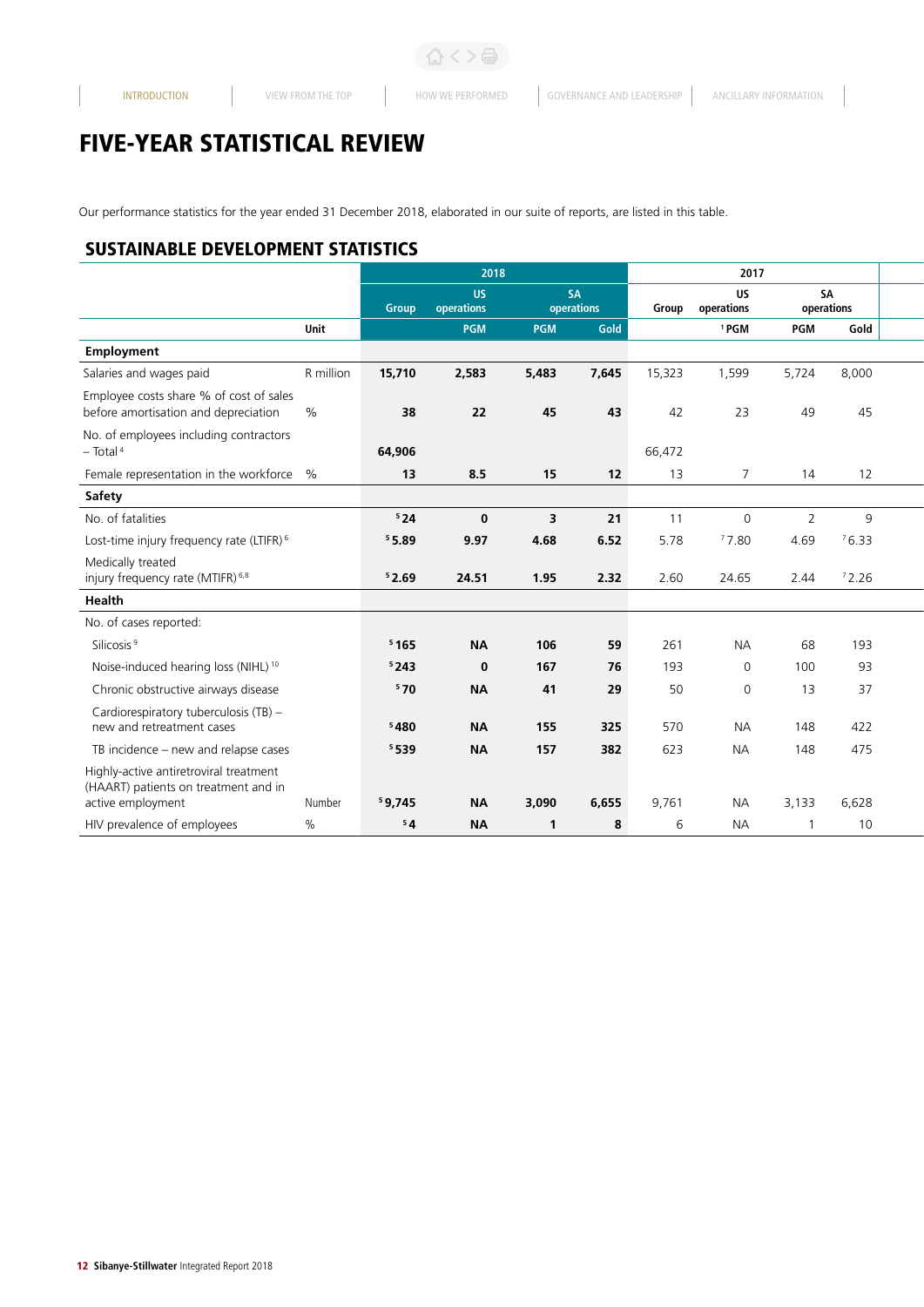### (公く>骨)

 $\begin{array}{c} \hline \end{array}$ 

|                                                                                                            |        | 2016             |                         | 2015                    | 32014                   |  |
|------------------------------------------------------------------------------------------------------------|--------|------------------|-------------------------|-------------------------|-------------------------|--|
|                                                                                                            | Group  |                  | <b>SA</b><br>operations | <b>SA</b><br>operations | <b>SA</b><br>operations |  |
| Unit                                                                                                       |        | <sup>2</sup> PGM | Gold                    | Gold                    | Gold                    |  |
| Employment                                                                                                 |        |                  |                         |                         |                         |  |
| Salaries and wages paid<br>R million                                                                       | 9,276  | 1,483            | 7,793                   | 7,345                   | 6,665                   |  |
| Employee costs share % of cost of sales<br>before amortisation and depreciation                            | 45     |                  |                         | 45                      | $\mathcal{A}$           |  |
| No. of employees including<br>contractors - Total <sup>4</sup>                                             | 74,531 |                  |                         | 46,269                  | 44,411                  |  |
| Female representation in the workforce<br>%                                                                |        |                  |                         |                         |                         |  |
| <b>Safety</b>                                                                                              |        |                  |                         |                         |                         |  |
| No. of fatalities                                                                                          | 14     | $\overline{2}$   | 12                      | $\overline{7}$          | 12                      |  |
| Lost-time injury frequency rate (LTIFR) <sup>6</sup>                                                       | 6.62   | 4.84             | 6.99                    | 6.74                    | 5.87                    |  |
| Medically treated<br>injury frequency rate (MTIFR) <sup>6,8</sup>                                          | 3.85   | 5.72             | 3.47                    | 3.60                    | 3.37                    |  |
| Health                                                                                                     |        |                  |                         |                         |                         |  |
| No. of cases reported:                                                                                     |        |                  |                         |                         |                         |  |
| Silicosis <sup>31</sup>                                                                                    | 240    | 89               | 151                     | 186                     | 264                     |  |
| Noise-induced hearing loss (NIHL) <sup>10</sup>                                                            | 188    | 62               | 126                     | 105                     | 138                     |  |
| Chronic obstructive airways disease                                                                        | 46     | 16               | 30                      | 57                      |                         |  |
| Cardiorespiratory tuberculosis (TB) - new<br>and retreatment cases                                         | 707    | 73               | 634                     | 744                     | 832                     |  |
| TB incidence - new and relapse cases                                                                       | 707    | 2373             | 634                     | 744                     | 832                     |  |
| Highly-active antiretroviral treatment (HAART) patients on<br>treatment and in active employment<br>Number | 9,925  | 3,545            | 6,380                   | 5,750                   | 5,283                   |  |
| $\frac{0}{0}$<br>HIV prevalence of employees                                                               | 8      |                  | 13                      | 22                      |                         |  |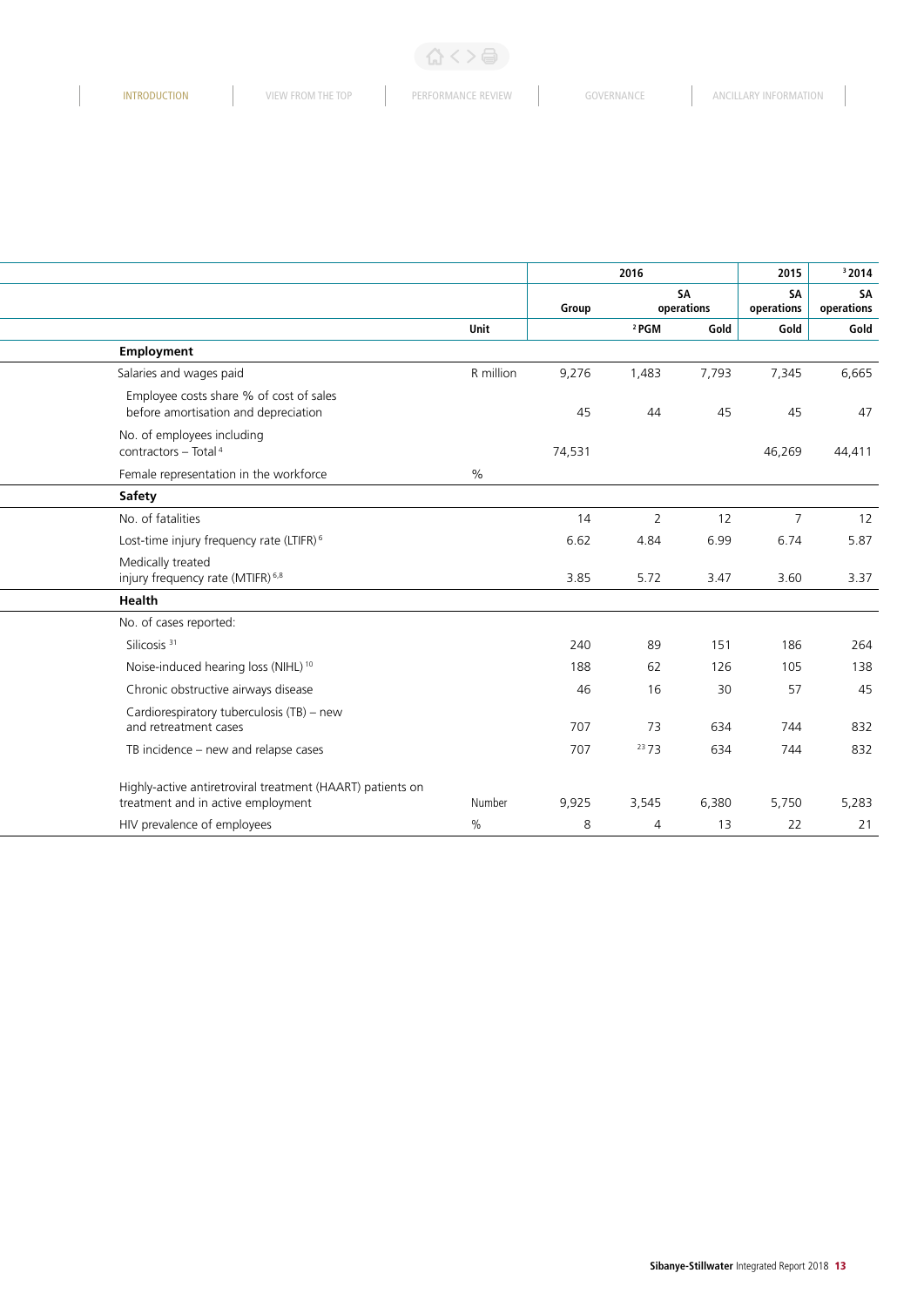# **FIVE-YEAR STATISTICAL REVIEW CONTINUED**

#### **SUSTAINABLE DEVELOPMENT STATISTICS CONTINUED**

|                                                     |                      |         | 2018                    |                         |                         |        | 2017             |                  |       |  |
|-----------------------------------------------------|----------------------|---------|-------------------------|-------------------------|-------------------------|--------|------------------|------------------|-------|--|
|                                                     |                      |         | US.<br>Group operations |                         | <b>SA</b><br>operations | Group  | US<br>operations | SA<br>operations |       |  |
|                                                     | Unit                 |         | <b>PGM</b>              | PGM                     | Gold                    |        | <sup>1</sup> PGM | PGM              | Gold  |  |
| <b>Environment</b>                                  |                      |         |                         |                         |                         |        |                  |                  |       |  |
| Cyanide consumption                                 | 000t                 | 3,450   | <b>NA</b>               | <b>NA</b>               | 3,450                   | 7,552  | <b>NA</b>        | <b>NA</b>        | 7,552 |  |
| Total CO <sub>2</sub> e emissions:                  |                      |         |                         |                         |                         |        |                  |                  |       |  |
| Scope 1 and 2 <sup>11</sup>                         | 000t                 | 55,666  | 141                     | 1,442                   | 4,083                   | 6,598  | 215              | 1,616            | 4,766 |  |
| Scope 3 <sup>12</sup>                               | 000t                 | 52,157  | 569                     | 995                     | 593                     | 2,539  | 544              | 980              | 1,016 |  |
|                                                     | tCO <sub>s</sub> e/t |         |                         |                         |                         |        |                  |                  |       |  |
| Emissions intensity <sup>13</sup>                   | milled               | 0.14    | 0.11                    | 0.07                    | 0.24                    | 0.13   | 0.01             | 0.06             | 0.25  |  |
| $SO2$ emissions <sup>14</sup>                       | tonnes               | 660     | 54.4                    | 197                     | 459                     | 611    | 6                | 200              | 405   |  |
| Electricity consumed                                | TWh                  | 55.60   | 0.32                    | 1.49                    | 3.79                    | 6.01   | 0.24             | 1.61             | 4.16  |  |
| Diesel                                              | TJ                   | 51,003  | 314                     | 481                     | 208                     | 853    | 179              | 460              | 214   |  |
| Total water withdrawn                               | 000ML                | 5126    | $\overline{4}$          | 16                      | 106                     | 126    | 2                | 14               | 109   |  |
| Water used 15                                       | 000ML                | 56      | 1.2                     | 16                      | 39                      | 55     |                  | 14               | 40    |  |
|                                                     | kL/t                 |         |                         |                         |                         |        |                  |                  |       |  |
| Water use intensity                                 | treated              | 1.35    | 170.35                  | 0.78                    | 2.23                    | 1.32   | 170.43           | 210.69           | 2.10  |  |
| Environmental incidents:                            |                      |         |                         |                         |                         |        |                  |                  |       |  |
| level 3 and higher                                  | Number               | 56      | $\overline{\mathbf{1}}$ | $\overline{\mathbf{3}}$ | $\overline{2}$          | 18     | 6                | 3                | 9     |  |
| Gross rehabilitation liabilities                    | R billion            | 7.77    | 0.67                    | 2.83                    | 4.27                    | 7.46   | 0.56             | 2.72             | 4.18  |  |
| HDSA representation (South Africa) <sup>22</sup>    |                      |         |                         |                         |                         |        |                  |                  |       |  |
| Top management (Board)                              | %                    | 546     |                         |                         |                         | 45     |                  |                  |       |  |
| Senior management (Executives)                      | $\%$                 | 536     |                         |                         |                         | 40     |                  |                  |       |  |
| Middle management (E band)                          | $\%$                 | 540     | <b>NA</b>               | 33                      | 43                      | 36     | <b>NA</b>        | 38               | 35    |  |
| Junior management (D band)                          | $\%$                 | 549     | <b>NA</b>               | 52                      | 48                      | 50     | <b>NA</b>        | 53               | 49    |  |
| Social and procurement spend <sup>22</sup>          |                      |         |                         |                         |                         |        |                  |                  |       |  |
| Total socio-economic development                    | R million            | 51,390  | 5.13                    | 399                     | 986                     | 1,161  | $\overline{3}$   | 367              | 792   |  |
| Social and labour plan (SLP) projects <sup>18</sup> | R million            | 518     | <b>NA</b>               | 15                      | $\overline{\mathbf{3}}$ | 24     | <b>NA</b>        | 11               | 13    |  |
| Total BEE procurement spend <sup>19</sup>           | R million            | 510,841 | <b>NA</b>               | 5,505                   | 5,336                   | 10,605 | <b>NA</b>        | 4,901            | 5,704 |  |
| Capital goods <sup>19</sup>                         | $\%$                 | 582     | <b>NA</b>               | 83                      | 75                      | 81     | <b>NA</b>        | 82               | 81    |  |
| Services <sup>19</sup>                              | $\%$                 | 576     | <b>NA</b>               | 85                      | 81                      | 77     | <b>NA</b>        | 82               | 73    |  |
| Consumables <sup>19</sup>                           | $\%$                 | 581     | <b>NA</b>               | 83                      | 70                      | 78     | <b>NA</b>        | 78               | 77    |  |
| % of total procurement <sup>19</sup>                | $\%$                 | 79      | <b>NA</b>               | 83                      | 75                      | 78     | <b>NA</b>        | 80               | 76    |  |
| Other                                               |                      |         |                         |                         |                         |        |                  |                  |       |  |
| Current tax and royalties                           | R million            | 308     |                         |                         |                         | 903    |                  |                  |       |  |
| Research and development                            | R million            | 19      |                         |                         |                         | 13     |                  |                  |       |  |
|                                                     |                      |         |                         |                         |                         |        |                  |                  |       |  |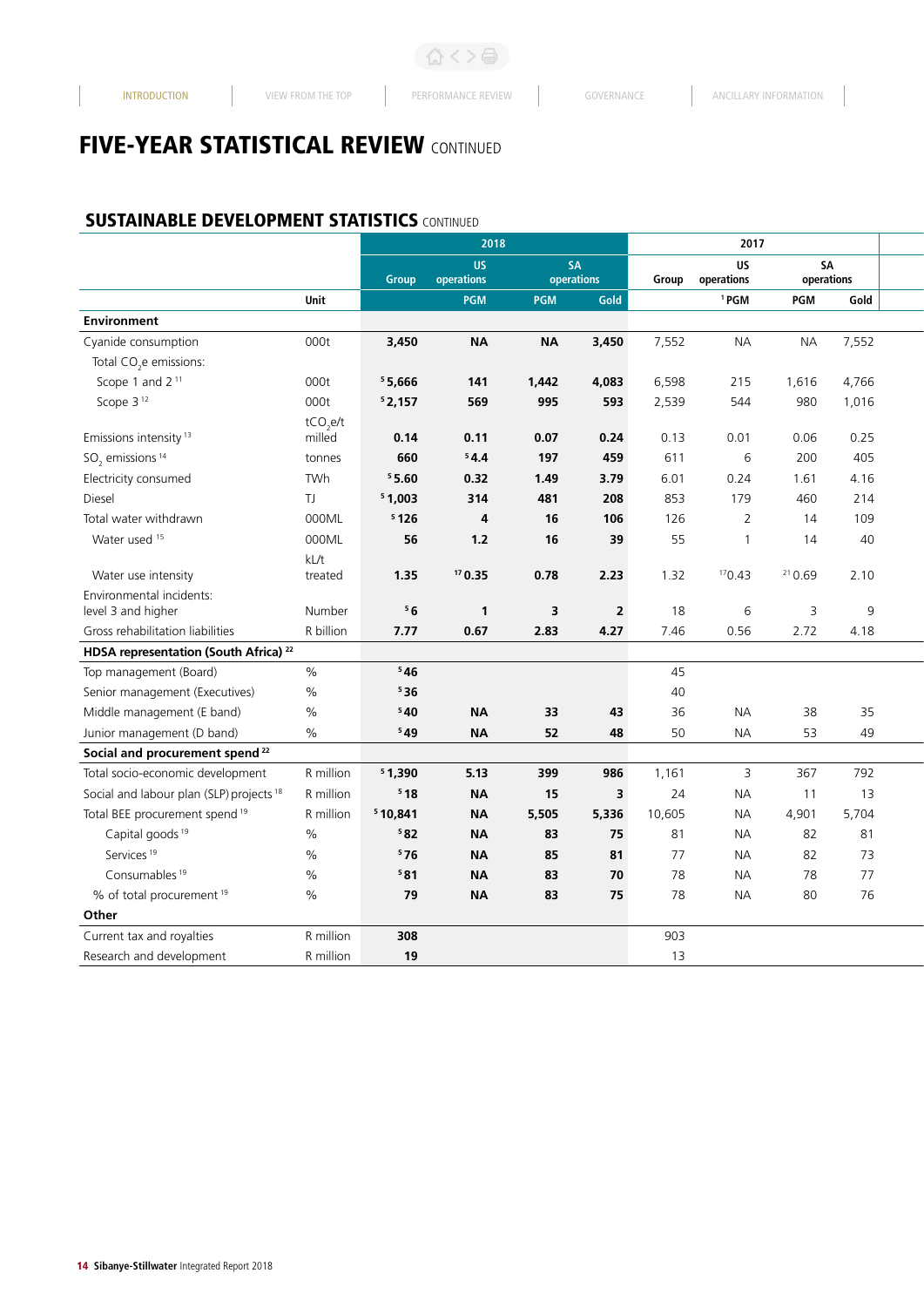$\begin{array}{c} \hline \end{array}$ 

|                                                     |                      |        | 2016             |            | 2015       | 32014              |
|-----------------------------------------------------|----------------------|--------|------------------|------------|------------|--------------------|
|                                                     |                      |        |                  | SA         | SA         | SA                 |
|                                                     |                      | Group  |                  | operations | operations | operations<br>Gold |
| Environment                                         | Unit                 |        | <sup>2</sup> PGM | Gold       | Gold       |                    |
| Cyanide consumption                                 | 000t                 | 11,967 | <b>NA</b>        | 11,967     | 11,924     | 11,758             |
| Total CO <sub>2</sub> e emissions:                  |                      |        |                  |            |            |                    |
| Scope 1 and 2 <sup>11</sup>                         | 000t                 | 5,432  | 575              | 4,857      | 5,016      | 5,175              |
| Scope 3 <sup>12</sup>                               | 000t                 | 1,029  | 180              | 849        | 867        | 863                |
|                                                     | tCO <sub>s</sub> e/t |        |                  |            |            |                    |
| Emissions intensity <sup>13</sup>                   | milled               | 0.22   | 0.12             | 0.24       | 0.25       | 0.28               |
| $SO2$ emissions <sup>14</sup>                       | tonnes               | 667    |                  |            | 499        | 632                |
| Electricity consumed                                | TWh                  | 4.72   | 0.6              | 4.16       | 4.23       | 4.27               |
| Diesel                                              | TJ                   | 462    | 207              | 255        | 231        | 225                |
| Total water withdrawn                               | 000ML                | 112    | $\overline{4}$   | 107        | 115        | 117                |
| Water used 15                                       | 000ML                | 46     | $\overline{A}$   | 41         | 42         | $16$ NA            |
|                                                     | kL/t                 |        |                  |            |            |                    |
| Water use intensity                                 | treated              | 1.71   | 0.66             | 2.05       | 2.09       | $16$ NA            |
| Environmental incidents:                            |                      |        |                  |            |            |                    |
| level 3 and higher                                  | Number               | 19     | 13               | 6          | 8          |                    |
| Gross rehabilitation liabilities                    | R billion            | 6.15   | 2.03             | 4.12       |            |                    |
| HDSA representation (South Africa) 34               |                      |        |                  |            |            |                    |
| Top management (Board)                              | $\%$                 | 31     | <b>NA</b>        | <b>NA</b>  | 31         |                    |
| Senior management (Executives)                      | %                    | 45     | <b>NA</b>        | <b>NA</b>  | 43         |                    |
| Middle management (E band)                          | %                    | 29     | 33               | 25         | 30         |                    |
| Junior management (D band)                          | %                    | 53     | 58               | 48         | 48         |                    |
| Social and procurement spend                        |                      |        |                  |            |            |                    |
| Socio-economic development                          | R million            | 656    | 87               | 569        | 691        | 1,055              |
| Social and labour plan (SLP) projects <sup>18</sup> | R million            | 59     | 12               | 47         | 27         |                    |
| Total BEE procurement spend <sup>19</sup>           | R million            | 7,585  | 2,689            | 4,896      | 4,700      | 4,680              |
| Capital goods <sup>19</sup>                         | $\%$                 | 81     | 85               | 77         | 56         |                    |
| Services <sup>19</sup>                              | %                    | 84     | 93               | 79         | 76         |                    |
| Consumables <sup>19</sup>                           | $\%$                 | 68     | 88               | 62         | 72         |                    |
| % of total procurement <sup>19</sup>                | $\%$                 | 77     | 90               | 71         | 72         |                    |
| Other                                               |                      |        |                  |            |            | 1,310              |
| Current tax and royalties                           | R million            | 1,678  |                  |            | 1,097      |                    |
| Research and development                            | R million            | 16     |                  |            | 18         |                    |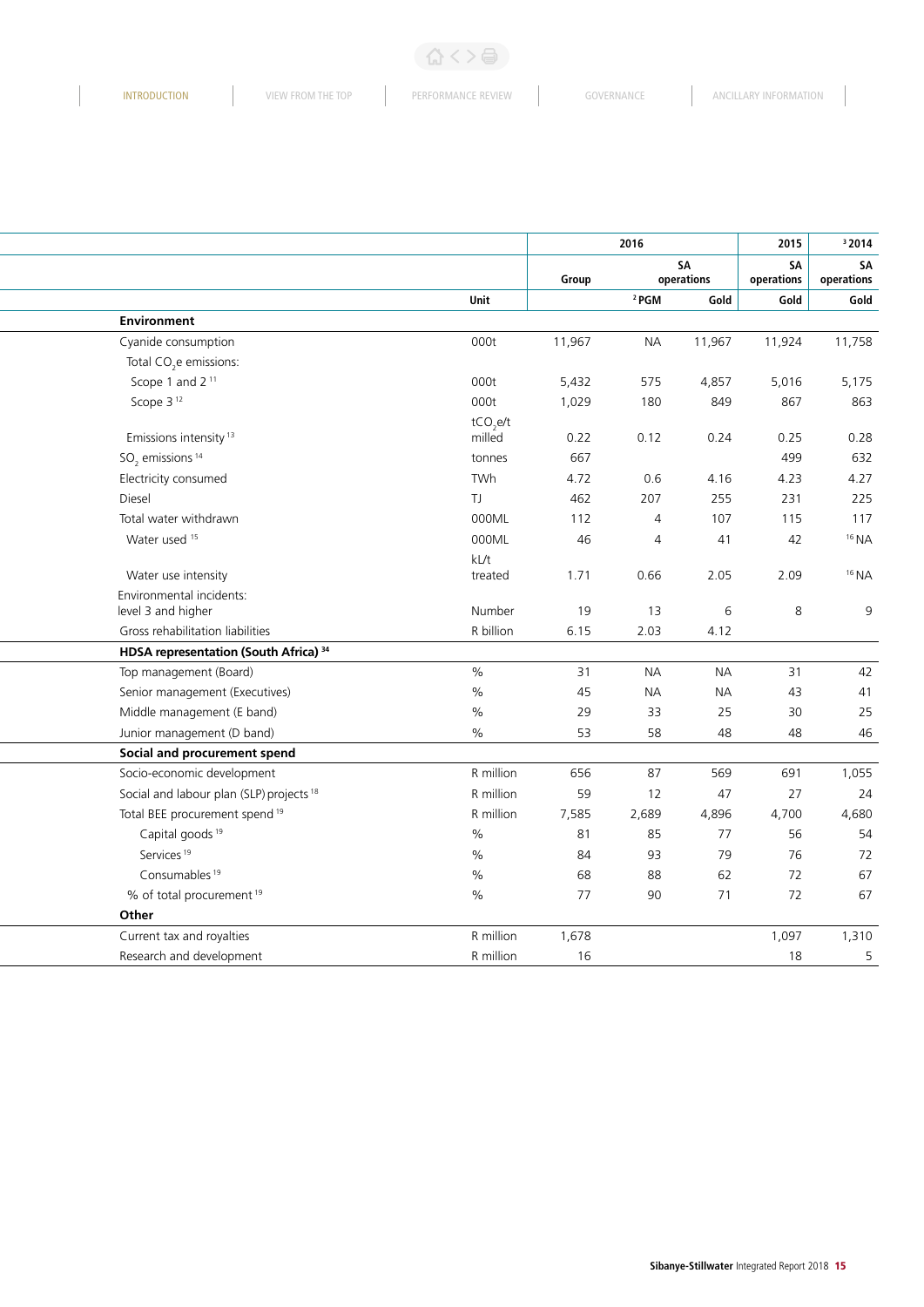# **FIVE-YEAR STATISTICAL REVIEW CONTINUED**

### OPERATING STATISTICS

|                                                      |               | 2018   | 12017  | 2016   | 2015 | <sup>3</sup> 2014 |
|------------------------------------------------------|---------------|--------|--------|--------|------|-------------------|
| <b>US PGM operations</b> (acquired in May 2017)      |               |        |        |        |      |                   |
| Production                                           |               |        |        |        |      |                   |
| Ore milled                                           | 000t          | 1,339  | 855    |        |      |                   |
| 2E PGM production                                    | kg            | 18,432 | 11,706 |        |      |                   |
|                                                      | 000oz         | 593    | 376    |        |      |                   |
| <b>Price and costs</b>                               |               |        |        |        |      |                   |
| Average PGM basket price                             | R/2Eoz        | 13,337 | 12,330 |        |      |                   |
|                                                      | US\$/2Eoz     | 1,007  | 927    |        |      |                   |
|                                                      | R/2Eoz        | 7,576  | 7,001  |        |      |                   |
| Operating cost <sup>20</sup>                         | US\$/2Eoz     | 572    | 526    |        |      |                   |
| Adjusted EBITDA <sup>23</sup>                        | R million     | 4,152  | 2,143  |        |      |                   |
| Adjusted EBITDA margin <sup>24</sup>                 | $\%$          | 26     | 23     |        |      |                   |
|                                                      | R/2Eoz        | 8,994  | 8,707  |        |      |                   |
| All-in sustaining cost <sup>25</sup>                 | US\$/2Eoz     | 677    | 651    |        |      |                   |
| All-in sustaining cost margin <sup>25</sup>          | $\%$          | 37     | 29     |        |      |                   |
|                                                      | US\$ million  | 214    | 1,654  |        |      |                   |
| <b>Total capital expenditure</b>                     | R million     | 2,833  | 124    |        |      |                   |
| <b>SA PGM operations</b> (attributable) <sup>2</sup> |               |        |        |        |      |                   |
| Production                                           |               |        |        |        |      |                   |
| Ore milled                                           | 000t          | 25,841 | 26,196 | 11,612 |      |                   |
|                                                      | kg            | 36,568 | 37,148 | 13,087 |      |                   |
| 4E PGM production                                    | 000oz         | 1,176  | 1,194  | 421    |      |                   |
| Price and costs <sup>26</sup>                        |               |        |        |        |      |                   |
| Average PGM basket price                             | R/4Eoz        | 13,838 | 12,534 | 12,209 |      |                   |
|                                                      | US\$/4Eoz     | 1,045  | 942    | 832    |      |                   |
| Operating cost <sup>20</sup>                         | R/4Eoz        | 11,019 | 10,831 | 7,993  |      |                   |
|                                                      | US\$/4Eoz     | 832    | 814    | 545    |      |                   |
| Adjusted EBITDA <sup>23</sup>                        | R million     | 2,882  | 1,594  | 350    |      |                   |
| Adjusted EBITDA margin <sup>24</sup>                 | $\%$          | 19     | 12     | 9      |      |                   |
|                                                      | R/4Eoz        | 10,417 | 10,399 | 10,403 |      |                   |
| All-in sustaining cost <sup>25</sup>                 | US\$/4Eoz     | 787    | 782    | 709    |      |                   |
| All-in sustaining cost margin <sup>25</sup>          | $\frac{0}{0}$ | 14     | 16     | 8      |      |                   |
|                                                      | R million     | 1,000  | 1,035  | 327    |      |                   |
| <b>Total capital expenditure</b>                     | US\$ million  | 76     | 78     | 23     |      |                   |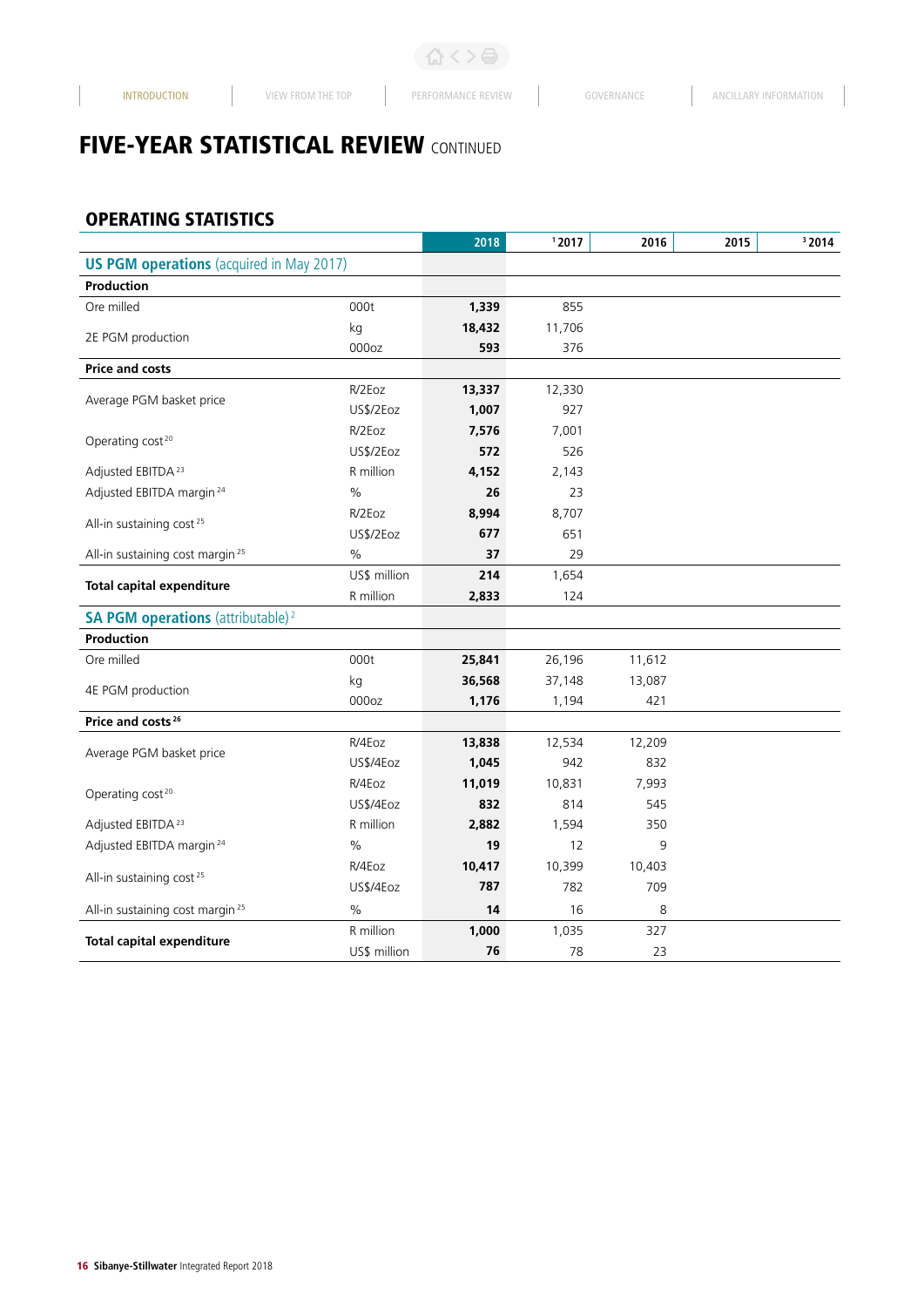#### **OPERATING STATISTICS CONTINUED**

|                                             |                   | 2018    | 2017    | 2016    | 2015    | 32014   |
|---------------------------------------------|-------------------|---------|---------|---------|---------|---------|
| <b>SA OPERATIONS</b>                        |                   |         |         |         |         |         |
| <b>SA gold operations</b>                   |                   |         |         |         |         |         |
| <b>Production</b>                           |                   |         |         |         |         |         |
| Ore milled                                  | 000t              | 27,199  | 19,030  | 20,181  | 19,861  | 18,325  |
|                                             | kg                | 36,600  | 43,634  | 47,034  | 47,775  | 49,432  |
| Gold produced                               | 000 <sub>oz</sub> | 1,177   | 1,403   | 1,512   | 1,536   | 1,589   |
| <b>Price and costs</b>                      |                   |         |         |         |         |         |
| Gold price                                  | R/kg              | 535,929 | 536,378 | 586,319 | 475,508 | 440,615 |
|                                             | US\$/oz           | 1,259   | 1,254   | 1,242   | 1,160   | 1,267   |
| Operating cost <sup>20</sup>                | R/kg              | 490,209 | 408,773 | 369,707 | 342,857 | 289,509 |
| Adjusted EBITDA <sup>23</sup>               | R million         | 1,362   | 5,309   | 9,920   | 6,235   | 7,360   |
| Adjusted EBITDA margin <sup>24</sup>        | $\frac{0}{0}$     | 7       | 23      | 36      | 27      | 34      |
|                                             | R/kg              | 557,530 | 482,693 | 450,152 | 422,472 | 372,492 |
| All-in sustaining cost <sup>25</sup>        | US\$/oz           | 1,309   | 1,128   | 954     | 1,031   | 1,071   |
| All-in sustaining cost margin <sup>25</sup> | $\%$              | (4)     | 10      | 23      | 11      | 15      |
|                                             | R million         | 3,248   | 3,410   | 3,824   | 3,345   | 3,251   |
| <b>Total capital expenditure</b>            | US\$ million      | 245     | 256     | 261     | 262     | 300     |

*<sup>1</sup> As the US PGM operations were acquired in May 2017, this represents eight months in that year*

*2 The SA PGM operations for 2016 represented nine months' data for Kroondal (50%), Mimosa (50%) and Platinum Mile (50%), where applicable and two months for Rustenburg operations. Health data for 2016 includes 12 months of SA PGM operations*

*<sup>3</sup> As the Cooke operations were acquired on 15 May 2014, this does not represent full year data for that operation for that year*

*4 For a detailed breakdown of employees and contractor numbers, refer to the Superior value for the workforce section on page 92 of this report*

*5 The sustainable development indicators for 2018 have been externally assured by KPMG. Refer to the Statement of Assurance on page 207 of this report* 

*For details on similar assurance in prior years, refer to prior integrated reports available at www.sibanyestillwater.com*

*<sup>6</sup> Rate per million hours worked* 

*7 These indicators were restated due to rounding and the re-application of the Group definition* 

*8 Includes certain minor injuries*

*<sup>9</sup> Includes new and resubmission cases*

- *10 The NIHL testing method differs at the US and SA operations*
- *<sup>11</sup> Scope 1 and 2 emissions include fugitive mine methane. The fugitive mine methane emissions for 2017 total 564 560t CO2 e. We have chosen to report our Scope 1 and Scope 2 emissions separately from our Scope 3 emissions as Scope 1 and Scope 2 emissions are under our direct control*  while Scope 3 emissions represent the effect of our business activities across the supply chain. Although it is not a mandatory Intergovernmental *Panel on Climate Change reporting category, we are also reporting our fugitive mine methane emissions in the Free State province of South Africa in line with the transparency principle of the ISO greenhouse gas quantification standard. The 2016 carbon emissions include the emissions*  from the operations acquired as of the time the acquisitions became effective (Aquarius operations from April 2016 and Rustenburg operations *from November 2016)*

*12 Refer to reference note relating to Scope 3 emissions on page 146 of this report*

<sup>13</sup> *Emissions intensity (tCO<sub>2</sub>e/t milled) is the intensity ratio of the total Scope 1 and 2 emissions from the operations under our operational control and, similarly, the tonnes milled from the operations under our operational control*

- <sup>14</sup> Sulphur dioxide (SO<sub>2</sub>) emissions for the SA and US operations are derived by the multiplication of fuels (diesel, petrol, liquid petroleum gas, coal, *helicopter fuel and paraffin) by the corresponding emission factors. The US operations are reporting SO<sub>2</sub> emissions from the metallurgical processes as those may be regulated with a cap*
- <sup>15</sup> This year we report on the volume of water used rather than on the volume recycled and reused. Sibanye-Stillwater operates mines that generate *almost zero effluent (100%) consumed and mines that must discharge certain volumes of water in terms of their water use licences to satisfy the requirements of the environmental reserve and/or to satisfy dewatering requirements. Nevertheless, Sibanye-Stillwater continues to practice effective water conservation and water demand management in accordance with the requirements each of its water use licence*

*16 Data not available to report* 

- <sup>17</sup> Water use intensity in the US operations is 0.35kL/tonne treated. The US mines are relatively dry and water use is low, given that most of the water withdrawn is discharged through the water recycle/reuse systems in place. In addition, given the high rainfall, water is collected and a *significant amount of storm water is used in the process facilities. Almost all the water discharged is treated*
- *18 Includes spend on approved social and labour plans*
- *19 The BEE proportion of total procurement applies to procurement spend in South Africa only*
- *<sup>20</sup> Operating cost is average cost of production, and operating cost per ounce and kilogram is calculated by dividing the cost of sales before amortisation and depreciation and change in inventory in a period by the PGM or gold produced in the same period*
- *21 For detail on these figures, refer to footnote 8 on page 133 in Minimising the environmental impact (under water management)*
- *<sup>22</sup> HDSA in management includes management classified as designated groups and employed at management levels (excluding foreign nationals and white males)*